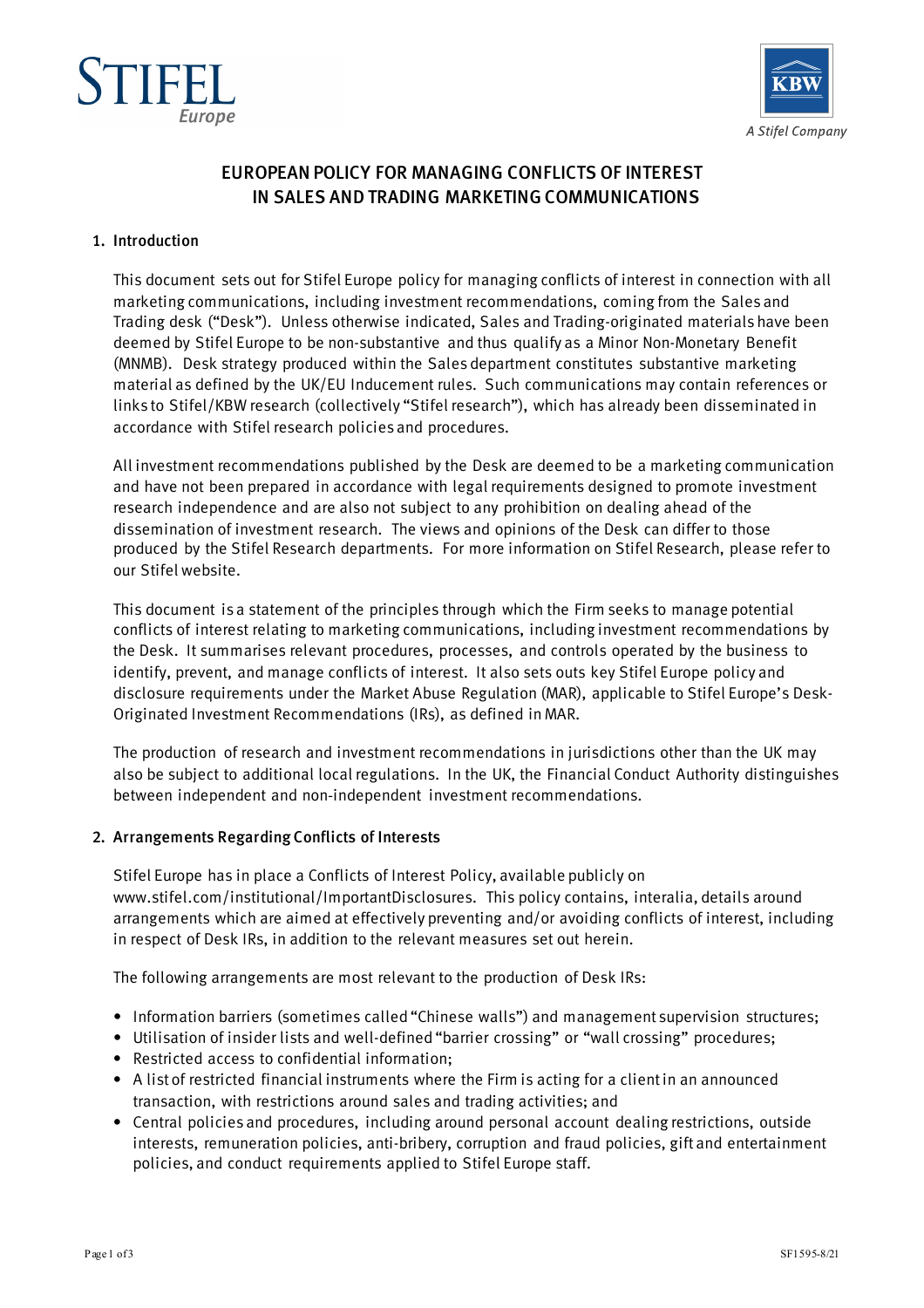Internal guidance is provided so that all personnel are aware of how conflicts of interest may arise and understand the Firm's, and their own, obligations in relation to the management of conflicts of interest. In particular, all staff must disclose any personal interest that may be material to the Firm or its clients.

Stifel Europe is required to take reasonable care to ensure that all investment recommendations produced by the Desk are objective and to disclose interests or indicate conflicts of interest.

Authors or a member of their household may own financial instruments in the issuer to which the IR relates (whether the IR is on the issuer or a specific financial instrument of the issuer). However, Stifel Europe does not permit Sales and Trading staff to produce IRs on any issuer, or its financial instruments, if they have purchased instruments privately prior to the admission to trading of the shares of the relevant issuer, received compensation in the last twelve months from the issuer or on issuers where they are, or a member of their household is, an officer, director, or advisory board member.

## 3. Remuneration of Those Producing Investment Recommendations

The remuneration of Sales and Trading staff, including those producing IRs, is determined by Sales and Trading management, in conjunction with senior management at Stifel Europe. In addition to individual performance, remuneration of Sales and Trading staff is dependent upon the Firm's total revenue, a portion of which is generated by investment banking activities. No part of remuneration is directly or indirectly related to the specific recommendations or views expressed by Sales and Trading staff, nor is it related to any specific investment banking revenues or results, provided however, that compensation may relate to revenues or results of the Firm as a whole.

Furthermore, investment banking personnel may not have any input into remuneration decisions or other decisions regarding the hiring, advancement, discipline, or dismissal of Sales and Trading staff.

#### 4. Content, Timetable, and Additional Information

As an overarching requirement, Stifel Europe is required to take reasonable care to ensure that IRs are objectively presented, to disclose conflicts of interest, and that content will be appropriate to the nature of the IR being communicated. All prices within IRs will usually be stated at the relevant market price at the time they are published, unless specified.

No formal timetable exists in relation to the frequency of issuing IRs. Stifel Europe's policy is that IRs are completed and disseminated at the date and time of the relevant original electronic communication.

Stifel Europe will provide additional information upon request, including in relation to the use of any proprietary models or further details regarding the valuation/methodology/underlying assumptions of non-proprietary models.

#### 5. Confidentiality and Inducements

Stifel Europe staff producing IRs are not permitted to disclose any proposed or potential direct or indirect IR to the relevant issuer to which it relates. In particular, it is Stifel Europe's policy that the Firm will not be party to any agreements with an issuer relating to the production of Sales and Trading IRs.

Furthermore, individuals are forbidden from offering, soliciting, or accepting any inducement or incentive for the provision of favourable investment recommendations. If they are offered any such inducement or incentive, they are required to report this internally.